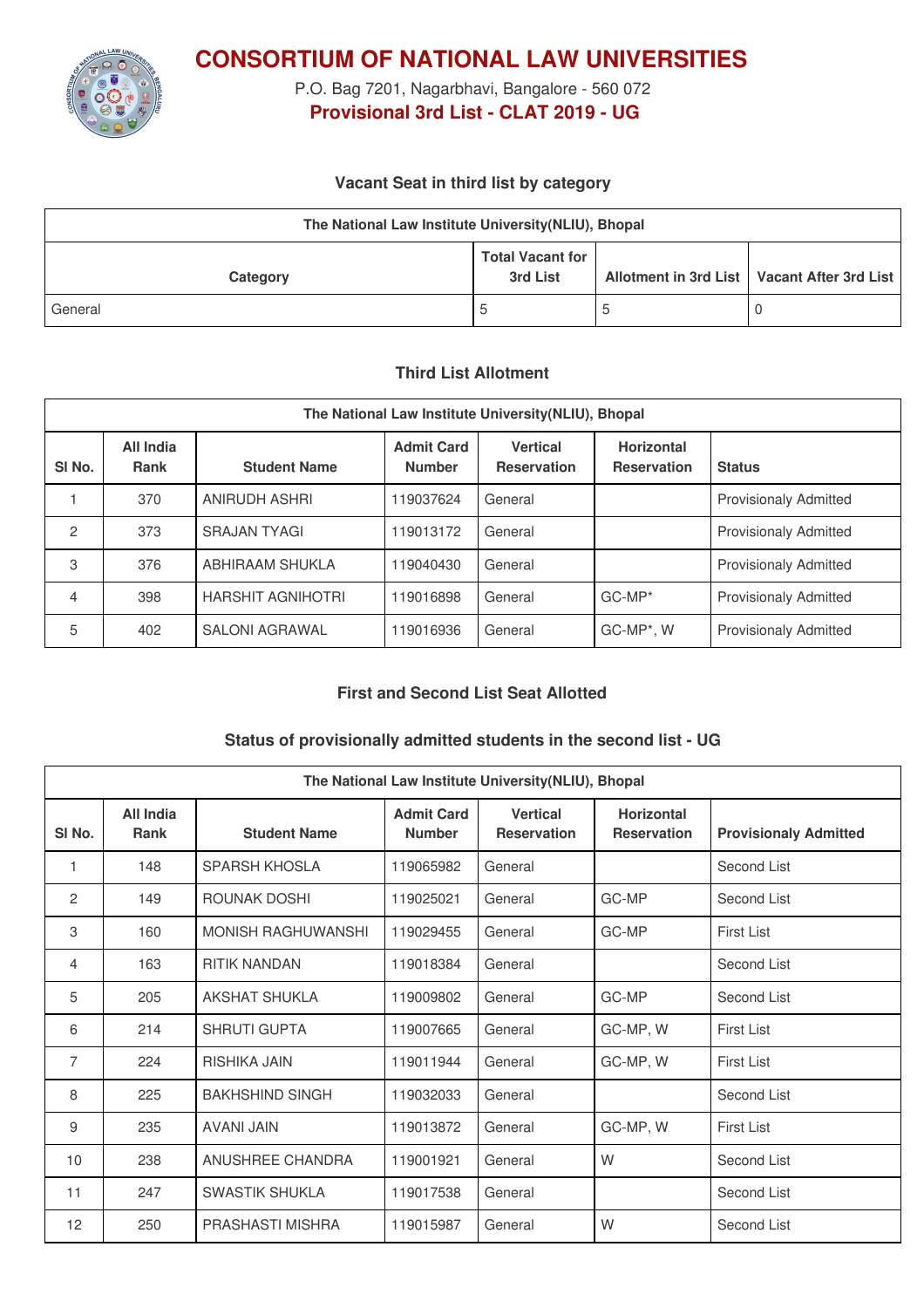| The National Law Institute University(NLIU), Bhopal |                                 |                                          |                                    |                                       |                                         |                              |
|-----------------------------------------------------|---------------------------------|------------------------------------------|------------------------------------|---------------------------------------|-----------------------------------------|------------------------------|
| SI No.                                              | <b>All India</b><br><b>Rank</b> | <b>Student Name</b>                      | <b>Admit Card</b><br><b>Number</b> | <b>Vertical</b><br><b>Reservation</b> | <b>Horizontal</b><br><b>Reservation</b> | <b>Provisionaly Admitted</b> |
| 13                                                  | 255                             | <b>SHIVANG BERRY</b>                     | 119020172                          | General                               |                                         | Second List                  |
| 14                                                  | 256                             | NEVADYA BHATEJA                          | 119025629                          | General                               |                                         | <b>First List</b>            |
| 15                                                  | 257                             | ANKITA SHRIVASTAVA                       | 119025380                          | General                               | W                                       | First List                   |
| 16                                                  | 260                             | NITIN KUMAR VERMA                        | 119030790                          | General                               |                                         | Second List                  |
| 17                                                  | 265                             | <b>AKSHITA DHAWAN</b>                    | 119016973                          | General                               | GC-MP, W                                | Second List                  |
| 18                                                  | 267                             | <b>BHAWNA LAKHINA</b>                    | 119004297                          | General                               | W                                       | <b>First List</b>            |
| 19                                                  | 272                             | MEDHA R LAKSHMI                          | 119001274                          | General                               | W                                       | Second List                  |
| 20                                                  | 277                             | <b>SANSKAR MODI</b>                      | 119025922                          | General                               | GC-MP                                   | Second List                  |
| 21                                                  | 284                             | SAMARTH MEHROTRA                         | 119029880                          | General                               |                                         | Second List                  |
| 22                                                  | 285                             | <b>ISHAAN NYATI</b>                      | 119018828                          | General                               | GC-MP                                   | Second List                  |
| 23                                                  | 286                             | <b>NISHI BHAMKAR</b>                     | 119012920                          | General                               | GC-MP, W                                | <b>First List</b>            |
| 24                                                  | 287                             | <b>SRIJAN MISHRA</b>                     | 119000980                          | General                               |                                         | First List                   |
| 25                                                  | 297                             | PARUL JAIN                               | 119038342                          | General                               | GC-MP, W                                | First List                   |
| 26                                                  | 305                             | <b>JANHAVI SINGH</b>                     | 119011909                          | General                               | W                                       | Second List                  |
| 27                                                  | 307                             | RAGHAV SRINIVAS                          | 119014829                          | General                               |                                         | <b>First List</b>            |
| 28                                                  | 314                             | <b>VIJPREET PAL</b>                      | 119015130                          | General                               | W                                       | Second List                  |
| 29                                                  | 315                             | SIDDHARTH BHARGAVA                       | 119028151                          | General                               | GC-MP                                   | <b>First List</b>            |
| 30                                                  | 316                             | ADITYA KUMAR PATI                        | 119031463                          | General                               |                                         | First List                   |
| 31                                                  | 317                             | PRABHAV SHARMA                           | 119016800                          | General                               | GC-MP                                   | <b>First List</b>            |
| 32                                                  | 319                             | <b>RISHITOSH KUMAR</b><br><b>AKSHAYA</b> | 119017781                          | General                               |                                         | Second List                  |
| 33                                                  | 320                             | SAMAVI SRIVASTAVA                        | 119026061                          | General                               | GC-MP, W                                | <b>First List</b>            |
| 34                                                  | 322                             | <b>KARAN KHANDUJA</b>                    | 119020892                          | General                               |                                         | Second List                  |
| 35                                                  | 328                             | POOJA V                                  | 119006441                          | General                               | W                                       | Second List                  |
| 36                                                  | 329                             | UTKARSH PRATAP SINGH                     | 119028723                          | General                               |                                         | Second List                  |
| 37                                                  | 331                             | <b>ARCHITA TIWARI</b>                    | 119025118                          | General                               | GC-MP, W                                | Second List                  |
| 38                                                  | 333                             | YASH TAYAL                               | 119065800                          | General                               |                                         | Second List                  |
| 39                                                  | 340                             | <b>JIGYASA DUBEY</b>                     | 119060657                          | General                               | GC-MP, W                                | First List                   |
| 40                                                  | 342                             | <b>ASHHAB KHAN</b>                       | 119014549                          | General                               |                                         | Second List                  |
| 41                                                  | 343                             | <b>MITUSHI PATEL</b>                     | 119029701                          | General                               | GC-MP, W                                | First List                   |
| 42                                                  | 344                             | PIYUSH SONI                              | 119025646                          | General                               | GC-MP                                   | Second List                  |
| 43                                                  | 346                             | ANSHUMAN MISHRA                          | 119001149                          | General                               |                                         | Second List                  |
| 44                                                  | 347                             | <b>TANYA SHUKLA</b>                      | 119020658                          | General                               | W                                       | Second List                  |
| 45                                                  | 358                             | SAURABH YADAV                            | 119019503                          | General                               |                                         | Second List                  |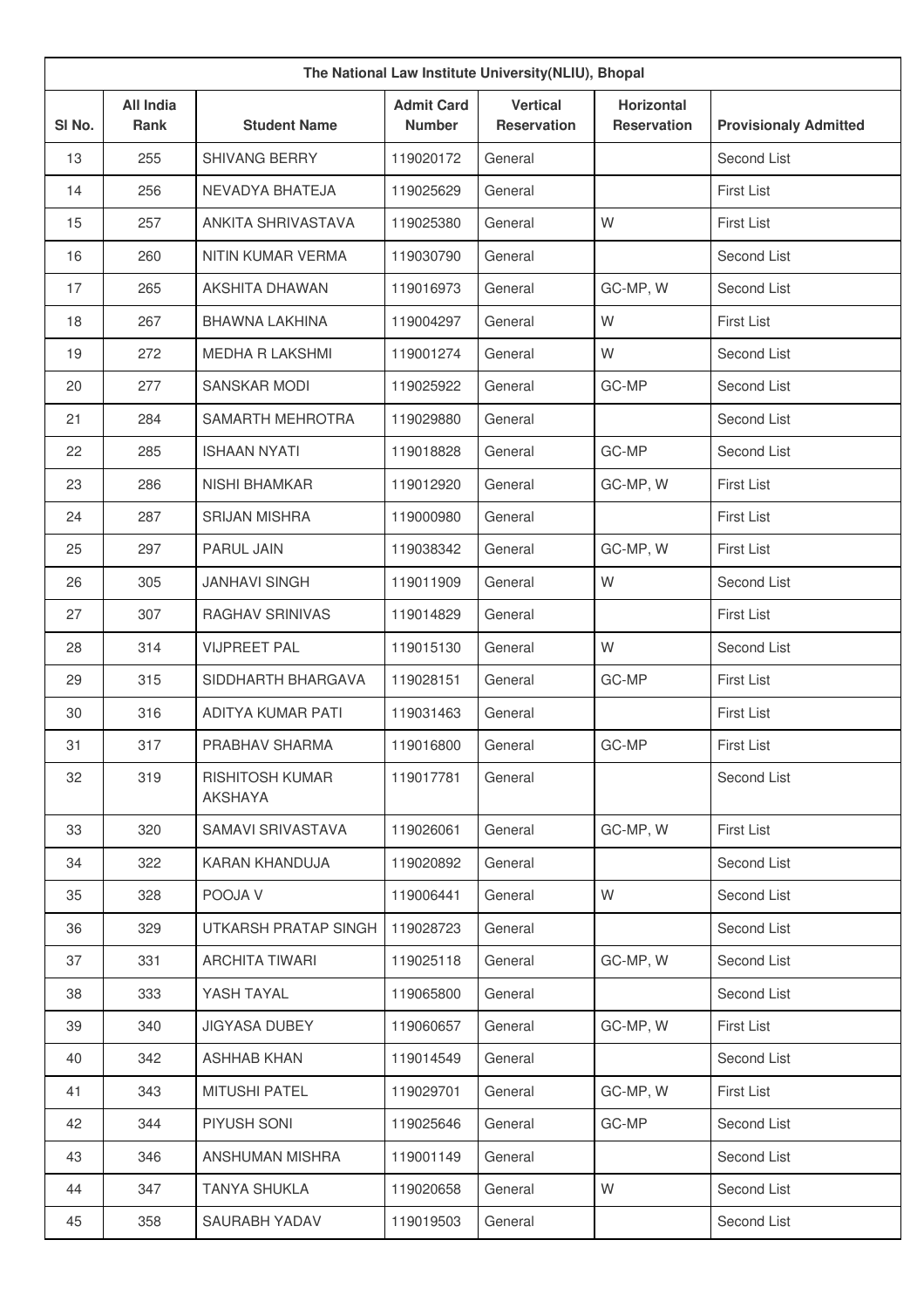| The National Law Institute University(NLIU), Bhopal |                          |                                         |                                    |                                       |                                         |                              |
|-----------------------------------------------------|--------------------------|-----------------------------------------|------------------------------------|---------------------------------------|-----------------------------------------|------------------------------|
| SI No.                                              | <b>All India</b><br>Rank | <b>Student Name</b>                     | <b>Admit Card</b><br><b>Number</b> | <b>Vertical</b><br><b>Reservation</b> | <b>Horizontal</b><br><b>Reservation</b> | <b>Provisionaly Admitted</b> |
| 46                                                  | 359                      | <b>RAMESHWAR MANAV</b>                  | 119000679                          | General                               |                                         | Second List                  |
| 47                                                  | 361                      | <b>CHITRANSH BHANSALI</b>               | 119032158                          | General                               |                                         | Second List                  |
| 48                                                  | 362                      | <b>GEETA MONI</b>                       | 119001066                          | General                               | W                                       | Second List                  |
| 49                                                  | 364                      | PRARTHANA GUPTA                         | 119015602                          | General                               | W                                       | Second List                  |
| 50                                                  | 368                      | <b>KRITI AGARWAL</b>                    | 119024620                          | General                               | W                                       | Second List                  |
| 51                                                  | 369                      | VRANDA AGARWAL                          | 119017082                          | General                               | W                                       | Second List                  |
| 52                                                  | 375                      | MUSKAN CHOURASIA                        | 119018141                          | General                               | GC-MP*, W                               | <b>First List</b>            |
| 53                                                  | 380                      | SIDDHARTH SISODIA                       | 119019468                          | General                               | GC-MP*                                  | <b>First List</b>            |
| 54                                                  | 381                      | SEJAL KHANDELWAL                        | 119023441                          | General                               | GC-MP*, W                               | Second List                  |
| 55                                                  | 385                      | <b>VANSHIKA SINGH</b><br><b>JAISWAL</b> | 119008280                          | General                               | GC-MP*, W                               | Second List                  |
| 56                                                  | 435                      | <b>DHWANIT RATHOR</b>                   | 119041951                          | OBC-MP                                |                                         | <b>First List</b>            |
| 57                                                  | 514                      | <b>NANDINI CHOUHAN</b>                  | 119029322                          | OBC-MP                                | W                                       | <b>First List</b>            |
| 58                                                  | 541                      | <b>VIVEK YADAV</b>                      | 119031868                          | OBC-MP                                |                                         | <b>First List</b>            |
| 59                                                  | 548                      | KHYATI DESHMUKH                         | 119007462                          | OBC-MP                                | W                                       | <b>First List</b>            |
| 60                                                  | 602                      | SOUMYA VERMA                            | 119020234                          | OBC-MP                                | W                                       | <b>First List</b>            |
| 61                                                  | 659                      | <b>DIVYESH SHARMA</b>                   | 119043744                          | OBC-MP                                |                                         | <b>First List</b>            |
| 62                                                  | 729                      | <b>AJIT JAISWAL</b>                     | 119064230                          | OBC-MP                                |                                         | Second List                  |
| 63                                                  | 3287                     | <b>SUYASH PANDEY</b>                    | 119076523                          | General                               | PWD*, GC-MP                             | <b>First List</b>            |
| 64                                                  | 4121                     | <b>ASHUTOSH KUMAR</b><br><b>DOHAREY</b> | 119016507                          | SC                                    |                                         | Second List                  |
| 65                                                  | 4163                     | <b>UTKARSH GOEL</b>                     | 119004036                          | SC                                    |                                         | <b>First List</b>            |
| 66                                                  | 4552                     | SHUBHAM KAMAL                           | 119010682                          | SC                                    |                                         | Second List                  |
| 67                                                  | 4578                     | SHERIL GOYAL                            | 119034399                          | SC                                    | W                                       | <b>First List</b>            |
| 68                                                  | 4586                     | <b>KSHITIJ RAJ</b>                      | 119020487                          | SC                                    |                                         | Second List                  |
| 69                                                  | 4628                     | SUYASH SAROJ                            | 119002694                          | SC                                    |                                         | Second List                  |
| 70                                                  | 4790                     | SHEETANSHU SINGH                        | 119000540                          | SC                                    |                                         | Second List                  |
| 71                                                  | 4940                     | <b>VINAY KUMAR</b>                      | 119043912                          | SC                                    |                                         | Second List                  |
| 72                                                  | 5091                     | DIVYANSHU BARAIYA                       | 119030148                          | SC-MP                                 |                                         | <b>First List</b>            |
| 73                                                  | 5201                     | <b>SALONI JAIMAN</b>                    | 119025817                          | General                               | PWD*, GC-MP,<br>W                       | First List                   |
| 74                                                  | 5459                     | <b>KRATIK BARODIYA</b>                  | 119070045                          | SC-MP                                 |                                         | Second List                  |
| 75                                                  | 5515                     | AKHIL RAJ NIGAM                         | 119050685                          | SC-MP                                 |                                         | Second List                  |
| 76                                                  | 5682                     | SHRUTI VERMA                            | 119000632                          | SC-MP                                 | W                                       | First List                   |
| 77                                                  | 5763                     | DIVYA PAHADE                            | 119052143                          | SC-MP                                 | W                                       | Second List                  |